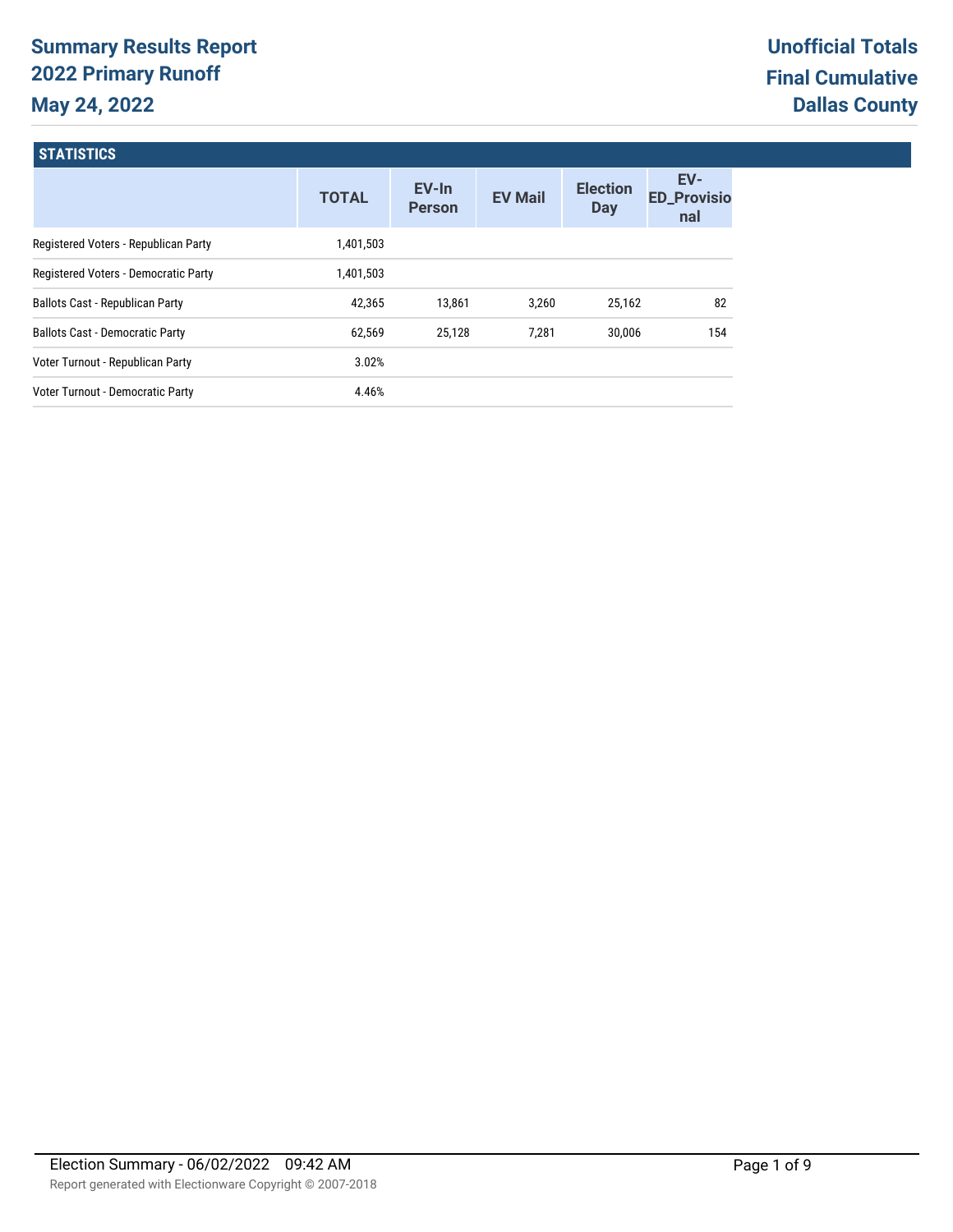### **REP Rep U.S. Congressional Dist 30 Rep Dist 30**

Vote For 1

|                          | <b>TOTAL</b> | VOTE %  | EV-In<br>Person | <b>EV Mail</b> | <b>Election</b><br><b>Day</b> | EV-<br>ED_Provisio<br>nal |
|--------------------------|--------------|---------|-----------------|----------------|-------------------------------|---------------------------|
| James " J. Frank" Harris | 2,057        | 42.04%  | 698             | 62             | 1,294                         | 3                         |
| James Rodgers            | 2,836        | 57.96%  | 1,064           | 185            | 1,583                         | 4                         |
| <b>Total Votes Cast</b>  | 4,893        | 100.00% | 1,762           | 247            | 2,877                         | ┓                         |

#### **REP Rep U.S. Congressional Dist 32 Rep Dist 32**

Vote For 1

|                         | <b>TOTAL</b> | <b>VOTE %</b> | EV-In<br>Person | <b>EV Mail</b> | <b>Election</b><br><b>Day</b> | EV-<br><b>ED_Provisio</b><br>nal |
|-------------------------|--------------|---------------|-----------------|----------------|-------------------------------|----------------------------------|
| Antonio Swad            | 5,663        | 56.72%        | 1,988           | 372            | 3,296                         |                                  |
| Justin Webb             | 4,322        | 43.28%        | 1,378           | 317            | 2,620                         |                                  |
| <b>Total Votes Cast</b> | 9,985        | 100.00%       | 3,366           | 689            | 5,916                         | 14                               |

### **REP Rep Attorney General Rep County Wide**

Vote For 1

|                         | <b>TOTAL</b> | <b>VOTE %</b> | EV-In<br><b>Person</b> | <b>EV Mail</b> | <b>Election</b><br><b>Day</b> | EV-<br><b>ED_Provisio</b><br>nal |
|-------------------------|--------------|---------------|------------------------|----------------|-------------------------------|----------------------------------|
| Ken Paxton              | 23,638       | 56.04%        | 7,495                  | 1,431          | 14,687                        | 25                               |
| George P. Bush          | 18,542       | 43.96%        | 6,307                  | 1,811          | 10,367                        | 57                               |
| <b>Total Votes Cast</b> | 42,180       | 100.00%       | 13,802                 | 3,242          | 25,054                        | 82                               |

#### **REP Rep Commissioner of the General Land Office Rep County Wide**

|                         | <b>TOTAL</b> | <b>VOTE %</b> | EV-In<br><b>Person</b> | <b>EV Mail</b> | <b>Election</b><br><b>Day</b> | EV-<br><b>ED_Provisio</b><br>nal |
|-------------------------|--------------|---------------|------------------------|----------------|-------------------------------|----------------------------------|
| <b>Tim Westley</b>      | 12,497       | 32.24%        | 3,651                  | 1,140          | 7,678                         | 28                               |
| Dawn Buckingham         | 26,263       | 67.76%        | 9,267                  | 1,818          | 15,133                        | 45                               |
| <b>Total Votes Cast</b> | 38,760       | 100.00%       | 12,918                 | 2,958          | 22,811                        | 73                               |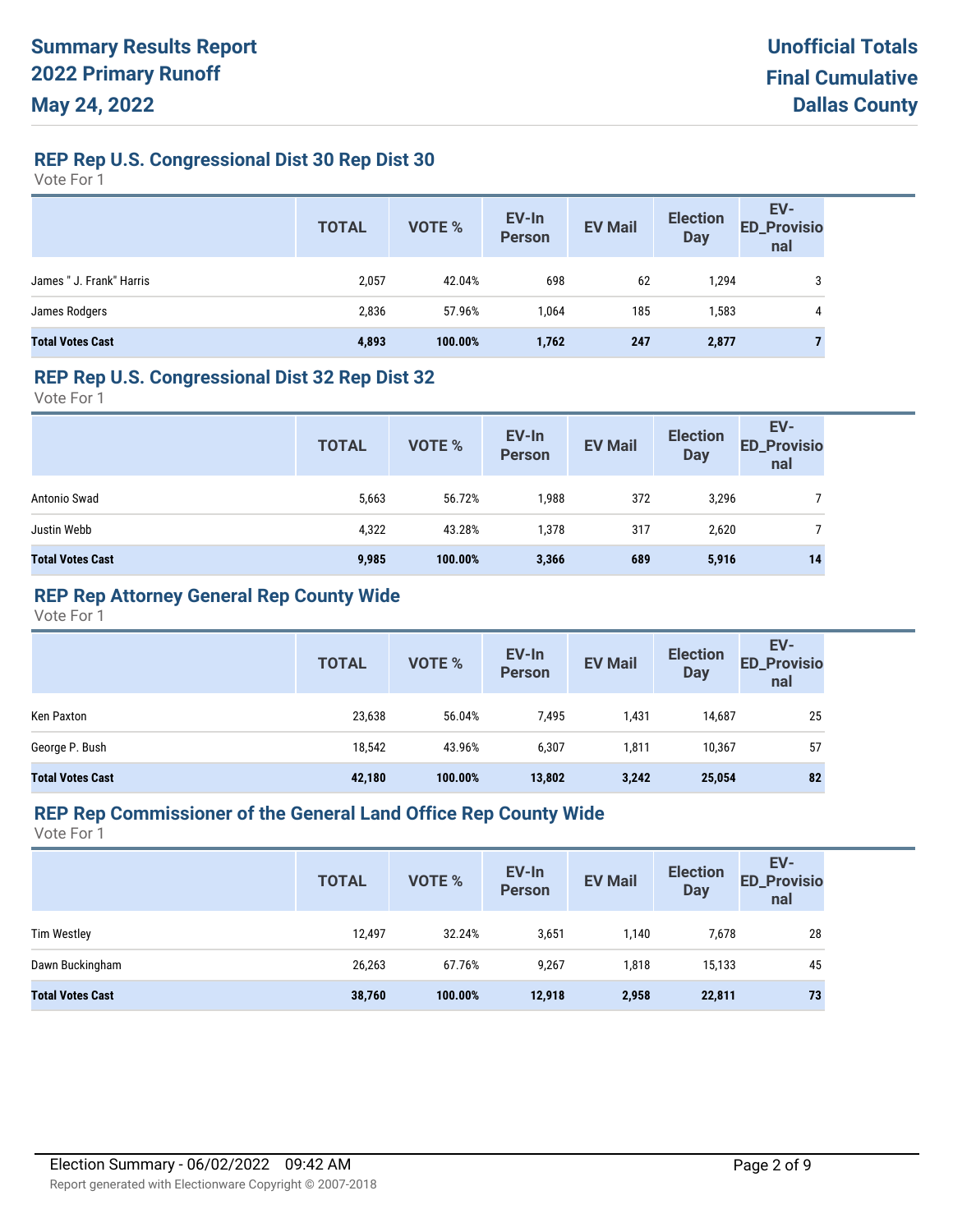# **REP Rep Railroad Commissioner Rep County Wide**

Vote For 1

|                         | <b>TOTAL</b> | VOTE %  | EV-In<br>Person | <b>EV Mail</b> | <b>Election</b><br><b>Day</b> | EV-<br>ED_Provisio<br>nal |
|-------------------------|--------------|---------|-----------------|----------------|-------------------------------|---------------------------|
| Wayne Christian         | 21,845       | 54.74%  | 7,118           | 1,984          | 12,717                        | 26                        |
| Sarah Stogner           | 18.065       | 45.26%  | 6,110           | 1,021          | 10,882                        | 52                        |
| <b>Total Votes Cast</b> | 39,910       | 100.00% | 13,228          | 3,005          | 23,599                        | 78                        |

#### **REP Rep Member, State Board of Education, Dist 13 Rep District 13**

Vote For 1

|                         | <b>TOTAL</b> | VOTE %  | EV-In<br>Person | <b>EV Mail</b> | <b>Election</b><br><b>Day</b> | EV-<br><b>ED_Provisio</b><br>nal |
|-------------------------|--------------|---------|-----------------|----------------|-------------------------------|----------------------------------|
| Kathryn Monette         | 6,047        | 67.60%  | 2,126           | 305            | 3,610                         | b                                |
| A. Denise Russell       | 2,898        | 32.40%  | 1,032           | 142            | 1,721                         | 3                                |
| <b>Total Votes Cast</b> | 8,945        | 100.00% | 3,158           | 447            | 5,331                         | 9                                |

### **REP Precinct Chair, Precinct 2099 Precinct 2099**

Vote For 1

|                         | <b>TOTAL</b> | VOTE %  | EV-In<br>Person | <b>EV Mail</b>       | <b>Election</b><br><b>Day</b> | EV-<br>ED_Provisio<br>nal |
|-------------------------|--------------|---------|-----------------|----------------------|-------------------------------|---------------------------|
| <b>Bo Richardson</b>    | 54           | 70.13%  | 25              |                      | 26                            |                           |
| Rudy Oeftering          | 23           | 29.87%  |                 | $\mathbf{2}^{\circ}$ | 13                            |                           |
| <b>Total Votes Cast</b> | 77           | 100.00% | 32              | 4                    | 39                            |                           |

#### **REP Precinct Chair, Precinct 3304 Precinct 3304**

|                         | <b>TOTAL</b> | <b>VOTE %</b> | EV-In<br>Person | <b>EV Mail</b> | <b>Election</b><br><b>Day</b> | EV-<br><b>ED_Provisio</b><br>nal |
|-------------------------|--------------|---------------|-----------------|----------------|-------------------------------|----------------------------------|
| Laura Richter           | 41           | 59.42%        | 17              |                | 23                            | 0                                |
| Mary Sue McCarty        | 28           | 40.58%        | 9               | 2              | 17                            | 0                                |
| <b>Total Votes Cast</b> | 69           | 100.00%       | 26              | 3              | 40                            | 0                                |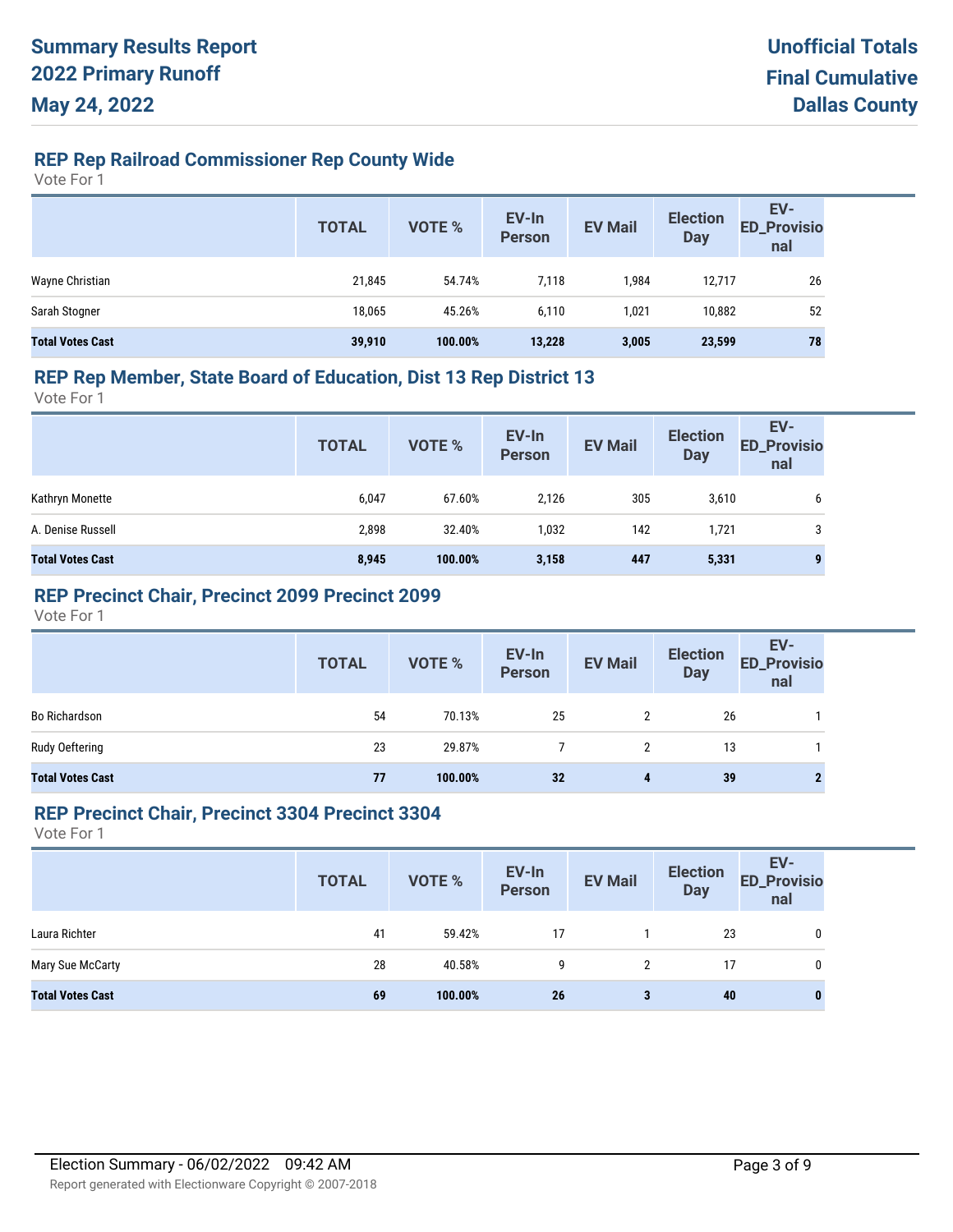# **DEM Dem U.S. Congressional Dist 24 Dem Dist 24**

Vote For 1

|                         | <b>TOTAL</b> | VOTE %  | EV-In<br>Person | <b>EV Mail</b> | <b>Election</b><br>Day | EV-<br>ED_Provisio<br>nal |
|-------------------------|--------------|---------|-----------------|----------------|------------------------|---------------------------|
| Derrik T Gay            | 4,215        | 55.63%  | 1,708           | 604            | 1,889                  | 14                        |
| Jan McDowell            | 3,362        | 44.37%  | 1,235           | 466            | 1,651                  | 10                        |
| <b>Total Votes Cast</b> | 7,577        | 100.00% | 2,943           | 1,070          | 3,540                  | 24                        |

#### **DEM Dem U.S. Congressional Dist 30 Dem Dist 30**

Vote For 1

| <b>Person</b><br><b>Day</b><br>nal                                        |    |
|---------------------------------------------------------------------------|----|
| 16,680<br>7,025<br>1,801<br>7,822<br>60.44%<br>Jasmine Crockett           | 32 |
| 39.56%<br>948<br>10,918<br>Jane Hope Hamilton<br>4,841<br>5,110           | 19 |
| 27,598<br>100.00%<br>2,749<br>12,932<br><b>Total Votes Cast</b><br>11,866 | 51 |

# **DEM Dem Lieutenant Governor Dem County Wide**

Vote For 1

|                         | <b>TOTAL</b> | <b>VOTE %</b> | EV-In<br><b>Person</b> | <b>EV Mail</b> | <b>Election</b><br><b>Day</b> | EV-<br><b>ED_Provisio</b><br>nal |
|-------------------------|--------------|---------------|------------------------|----------------|-------------------------------|----------------------------------|
| Michelle Beckley        | 27,229       | 44.35%        | 10,278                 | 3,004          | 13,887                        | 60                               |
| Mike Collier            | 34,160       | 55.65%        | 14,416                 | 4,137          | 15,517                        | 90                               |
| <b>Total Votes Cast</b> | 61,389       | 100.00%       | 24,694                 | 7,141          | 29,404                        | 150                              |

#### **DEM Dem Attorney General Dem County Wide**

|                         | <b>TOTAL</b> | VOTE %  | EV-In<br><b>Person</b> | <b>EV Mail</b> | <b>Election</b><br><b>Day</b> | EV-<br><b>ED_Provisio</b><br>nal |
|-------------------------|--------------|---------|------------------------|----------------|-------------------------------|----------------------------------|
| Joe Jaworski            | 24,871       | 40.49%  | 9,970                  | 3,823          | 11,004                        | 74                               |
| Rochelle Mercedes Garza | 36,549       | 59.51%  | 14.735                 | 3,355          | 18,383                        | 76                               |
| <b>Total Votes Cast</b> | 61,420       | 100.00% | 24,705                 | 7,178          | 29,387                        | 150                              |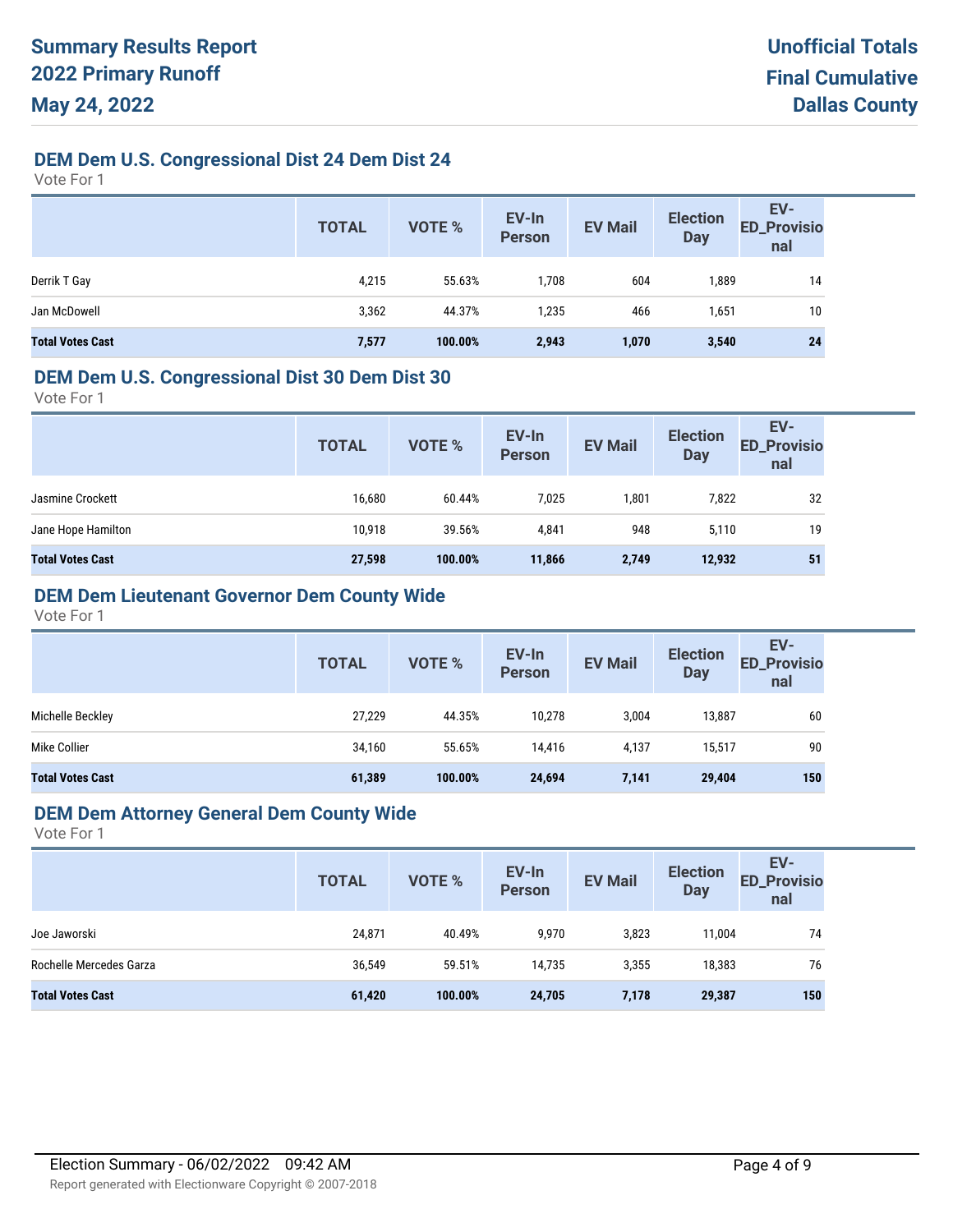# **DEM Dem Comptroller of Public Accounts Dem County Wide**

Vote For 1

|                         | <b>TOTAL</b> | <b>VOTE %</b> | EV-In<br><b>Person</b> | <b>EV Mail</b> | <b>Election</b><br><b>Day</b> | EV-<br><b>ED_Provisio</b><br>nal |
|-------------------------|--------------|---------------|------------------------|----------------|-------------------------------|----------------------------------|
| Angel Luis Vega         | 21,826       | 36.57%        | 8,668                  | 2,236          | 10,873                        | 49                               |
| Janet T. Dudding        | 37,850       | 63.43%        | 15.461                 | 4.689          | 17,607                        | 93                               |
| <b>Total Votes Cast</b> | 59,676       | 100.00%       | 24,129                 | 6,925          | 28,480                        | 142                              |

#### **DEM Dem Commissioner of the General Land Office Dem County Wide**

Vote For 1

| <b>TOTAL</b> | VOTE %  | EV-In<br><b>Person</b> | <b>EV Mail</b> | <b>Election</b><br><b>Day</b> | EV-<br><b>ED_Provisio</b><br>nal |
|--------------|---------|------------------------|----------------|-------------------------------|----------------------------------|
| 23,449       | 38.73%  | 8,300                  | 2,553          | 12,558                        | 38                               |
| 37,097       | 61.27%  | 16,148                 | 4,498          | 16,342                        | 109                              |
| 60,546       | 100.00% | 24,448                 | 7,051          | 28,900                        | 147                              |
|              |         |                        |                |                               |                                  |

### **DEM Dem State Rep, Dist 100 Dem District 100**

Vote For 1

|                         | <b>TOTAL</b> | VOTE %  | EV-In<br><b>Person</b> | <b>EV Mail</b> | <b>Election</b><br><b>Day</b> | EV-<br><b>ED_Provisio</b><br>nal |
|-------------------------|--------------|---------|------------------------|----------------|-------------------------------|----------------------------------|
| Sandra Crenshaw         | 1,456        | 31.75%  | 516                    | 165            | 773                           | っ                                |
| Venton C Jones          | 3,130        | 68.25%  | 1,367                  | 252            | 1,504                         |                                  |
| <b>Total Votes Cast</b> | 4,586        | 100.00% | 1,883                  | 417            | 2,277                         | 9                                |

#### **DEM Dem State Rep, Dist 114 Dem District 114**

|                         | <b>TOTAL</b> | VOTE %  | EV-In<br>Person | <b>EV Mail</b> | <b>Election</b><br><b>Day</b> | EV-<br><b>ED_Provisio</b><br>nal |
|-------------------------|--------------|---------|-----------------|----------------|-------------------------------|----------------------------------|
| Alexandra Guio          | 2,885        | 42.74%  | 1,048           | 180            | 1,646                         | 11                               |
| John Bryant             | 3,865        | 57.26%  | 1,657           | 381            | 1,810                         | 17                               |
| <b>Total Votes Cast</b> | 6,750        | 100.00% | 2,705           | 561            | 3,456                         | 28                               |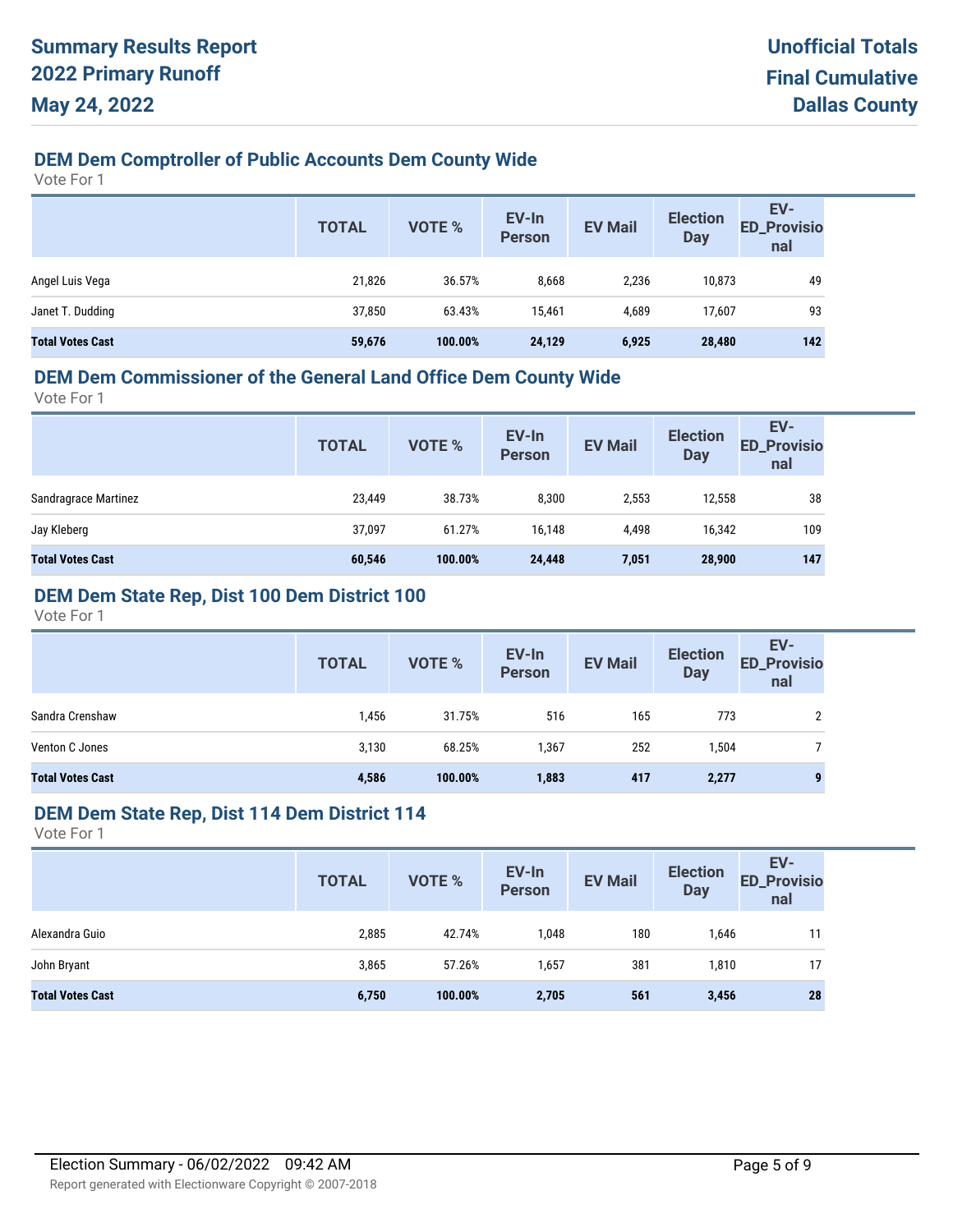# **DEM Dem Judge County Criminal Court No. 10 Dem County Wide**

Vote For 1

|                         | <b>TOTAL</b> | VOTE %  | EV-In<br>Person | <b>EV Mail</b> | <b>Election</b><br><b>Day</b> | EV-<br>ED_Provisio<br>nal |
|-------------------------|--------------|---------|-----------------|----------------|-------------------------------|---------------------------|
| Etta J. Mullin          | 24,517       | 41.43%  | 10.054          | 2.911          | 11,503                        | 49                        |
| Monique J. Bracey Huff  | 34,657       | 58.57%  | 13,934          | 4,001          | 16,629                        | 93                        |
| <b>Total Votes Cast</b> | 59,174       | 100.00% | 23,988          | 6,912          | 28,132                        | 142                       |

### **DEM Dem County Clerk Dem County Wide**

Vote For 1

|                         | <b>TOTAL</b> | VOTE %  | EV-In<br><b>Person</b> | <b>EV Mail</b> | <b>Election</b><br><b>Day</b> | EV-<br><b>ED_Provisio</b><br>nal |
|-------------------------|--------------|---------|------------------------|----------------|-------------------------------|----------------------------------|
| Ann Cruz                | 24,590       | 41.04%  | 9.124                  | 2,435          | 12,977                        | 54                               |
| John F. Warren          | 35,326       | 58.96%  | 15,181                 | 4,401          | 15,652                        | 92                               |
| <b>Total Votes Cast</b> | 59,916       | 100.00% | 24,305                 | 6,836          | 28,629                        | 146                              |

### **DEM Dem County Commissioner, Precinct No. 2 Dem Comm Dist 2**

Vote For 1

|                         | <b>TOTAL</b> | <b>VOTE %</b> | EV-In<br><b>Person</b> | <b>EV Mail</b> | <b>Election</b><br><b>Day</b> | EV-<br><b>ED_Provisio</b><br>nal |
|-------------------------|--------------|---------------|------------------------|----------------|-------------------------------|----------------------------------|
| Andrew Sommerman        | 9,923        | 63.46%        | 4,185                  | 334,           | 4,362                         | 42                               |
| Michelle Ocker          | 5,713        | 36.54%        | 1,783                  | 662            | 3,250                         | 18                               |
| <b>Total Votes Cast</b> | 15,636       | 100.00%       | 5,968                  | 1,996          | 7,612                         | 60                               |

#### **DEM Dem Justice of the Peace, Precinct No. 2, Place 1 Dem District 2**

|                         | <b>TOTAL</b> | <b>VOTE %</b> | EV-In<br><b>Person</b> | <b>EV Mail</b> | <b>Election</b><br><b>Day</b> | EV-<br><b>ED_Provisio</b><br>nal |
|-------------------------|--------------|---------------|------------------------|----------------|-------------------------------|----------------------------------|
| Atalia Garcia Williams  | 3,756        | 49.39%        | 1,442                  | 401            | 1,906                         |                                  |
| Margaret O'Brien        | 3,849        | 50.61%        | 1,568                  | 675            | 1,595                         | 11                               |
| <b>Total Votes Cast</b> | 7,605        | 100.00%       | 3,010                  | 1,076          | 3,501                         | 18                               |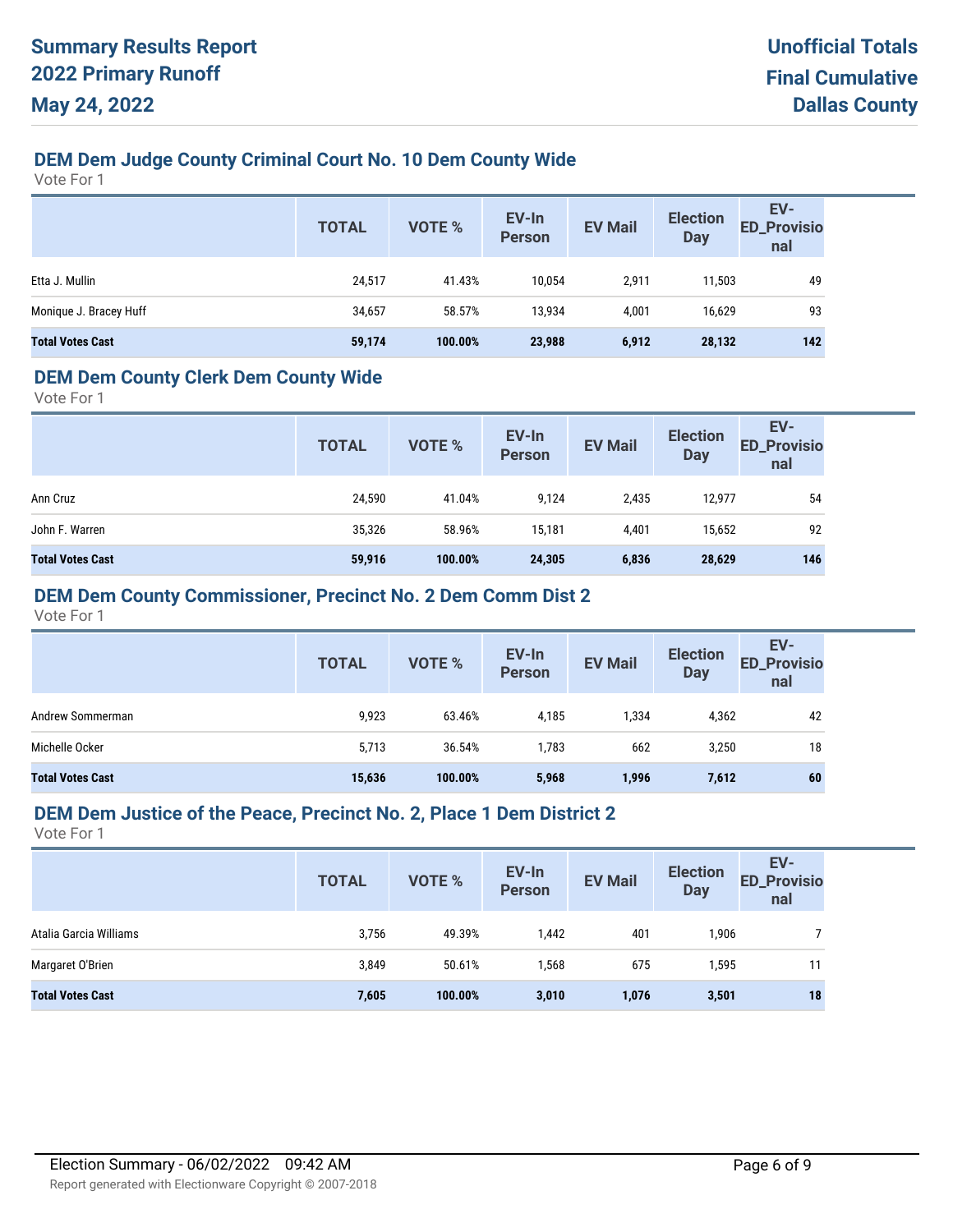# **DEM Dem Justice of the Peace, Precinct No. 5, Place 2 Dem District 5**

Vote For 1

|                         | <b>TOTAL</b> | <b>VOTE %</b> | EV-In<br>Person | <b>EV Mail</b> | <b>Election</b><br>Day | EV-<br><b>ED_Provisio</b><br>nal |
|-------------------------|--------------|---------------|-----------------|----------------|------------------------|----------------------------------|
| Juan Jasso              | 6,749        | 61.55%        | 2,692           | 724            | 3,304                  | 29                               |
| Desmond "Dez" Cooks     | 4,216        | 38.45%        | 1,635           | 397            | 2,175                  | 9                                |
| <b>Total Votes Cast</b> | 10,965       | 100.00%       | 4,327           | 1,121          | 5,479                  | 38                               |

#### **DEM Precinct Chair, Precinct 1052 Precinct 1052**

Vote For 1

|                         | <b>TOTAL</b> | VOTE %  | EV-In<br>Person | <b>EV Mail</b> | <b>Election</b><br><b>Day</b> | EV-<br>ED_Provisio<br>nal |
|-------------------------|--------------|---------|-----------------|----------------|-------------------------------|---------------------------|
| Joanna "Joey" Cade      | 185          | 58.73%  | 110             | 3              | 72                            |                           |
| Jan Bridges             | 130          | 41.27%  | 60              | 14             | 56                            | 0                         |
| <b>Total Votes Cast</b> | 315          | 100.00% | 170             | 17             | 128                           | 0                         |

### **DEM Precinct Chair, Precinct 1059 Precinct 1059**

Vote For 1

|                         | <b>TOTAL</b> | VOTE %  | EV-In<br>Person | <b>EV Mail</b> | <b>Election</b><br><b>Day</b> | EV-<br>ED_Provisio<br>nal |
|-------------------------|--------------|---------|-----------------|----------------|-------------------------------|---------------------------|
| Erica Cole              | 45           | 21.95%  | 19              | 6              | 20                            | 0                         |
| Angela Kutac            | 160          | 78.05%  | 91              | 13             | 55                            |                           |
| <b>Total Votes Cast</b> | 205          | 100.00% | 110             | 19             | 75                            |                           |

#### **DEM Precinct Chair, Precinct 1084 Precinct 1084**

|                         | <b>TOTAL</b> | <b>VOTE %</b> | EV-In<br>Person | <b>EV Mail</b> | <b>Election</b><br><b>Day</b> | EV-<br><b>ED_Provisio</b><br>nal |
|-------------------------|--------------|---------------|-----------------|----------------|-------------------------------|----------------------------------|
| <b>Tracy Dotie Hill</b> | 242          | 57.08%        | 132             | 18             | 92                            | 0                                |
| Adam Bazaldua           | 182          | 42.92%        | 90              | 11             | 81                            | 0                                |
| <b>Total Votes Cast</b> | 424          | 100.00%       | 222             | 29             | 173                           | 0                                |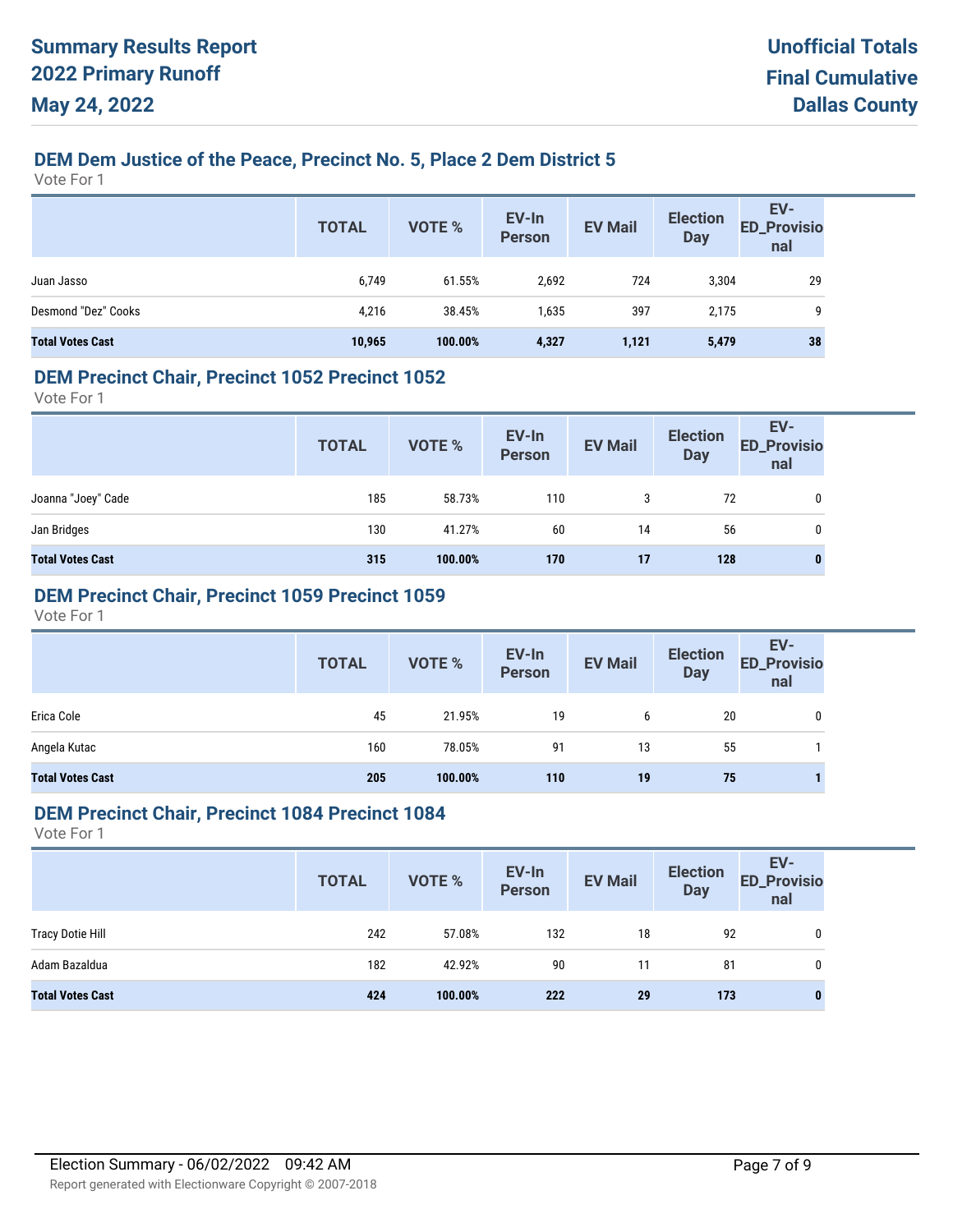# **DEM Precinct Chair, Precinct 2046 Precinct 2046**

Vote For 1

|                         | <b>TOTAL</b> | VOTE %  | EV-In<br>Person | <b>EV Mail</b> | <b>Election</b><br>Day | EV-<br>ED_Provisio<br>nal |
|-------------------------|--------------|---------|-----------------|----------------|------------------------|---------------------------|
| <b>Colleen Martin</b>   | 66           | 72.53%  | 22              | 12             | 32                     | 0                         |
| Deron Valjean Patterson | 25           | 27.47%  | 12              | 4              | 9                      | 0                         |
| <b>Total Votes Cast</b> | 91           | 100.00% | 34              | 16             | 41                     | 0                         |

### **DEM Precinct Chair, Precinct 3045 Precinct 3045**

Vote For 1

|                         | <b>TOTAL</b> | VOTE %  | EV-In<br>Person | <b>EV Mail</b> | <b>Election</b><br><b>Day</b> | EV-<br><b>ED_Provisio</b><br>nal |
|-------------------------|--------------|---------|-----------------|----------------|-------------------------------|----------------------------------|
| Shalondria Galimore     | 39           | 69.64%  |                 | 3              | 29                            | 0                                |
| Temeckia Redd Derrough  | 17           | 30.36%  |                 | 0              | 10                            | 0                                |
| <b>Total Votes Cast</b> | 56           | 100.00% | 14              | 3              | 39                            | 0                                |

# **DEM Precinct Chair, Precinct 3070 Precinct 3070**

Vote For 1

|                         | <b>TOTAL</b> | VOTE %  | EV-In<br>Person | <b>EV Mail</b> | <b>Election</b><br><b>Day</b> | EV-<br>ED_Provisio<br>nal |
|-------------------------|--------------|---------|-----------------|----------------|-------------------------------|---------------------------|
| Subrina Lynn Brenham    | 173          | 80.09%  | 80              | 14             | 78                            |                           |
| Roxie Olds Pride        | 43           | 19.91%  | 10              | 11             | 21                            |                           |
| <b>Total Votes Cast</b> | 216          | 100.00% | 90              | 25             | 99                            |                           |

### **DEM Precinct Chair, Precinct 4063 Precinct 4063**

|                         | <b>TOTAL</b> | VOTE %  | EV-In<br>Person | <b>EV Mail</b> | <b>Election</b><br><b>Day</b> | EV-<br><b>ED_Provisio</b><br>nal |
|-------------------------|--------------|---------|-----------------|----------------|-------------------------------|----------------------------------|
| Yolanda R. Alameda      | 109          | 79.56%  | 31              | 10             | 67                            |                                  |
| Philip Hiatt Haigh      | 28           | 20.44%  | 8               |                | 19                            | 0                                |
| <b>Total Votes Cast</b> | 137          | 100.00% | 39              | 11             | 86                            |                                  |